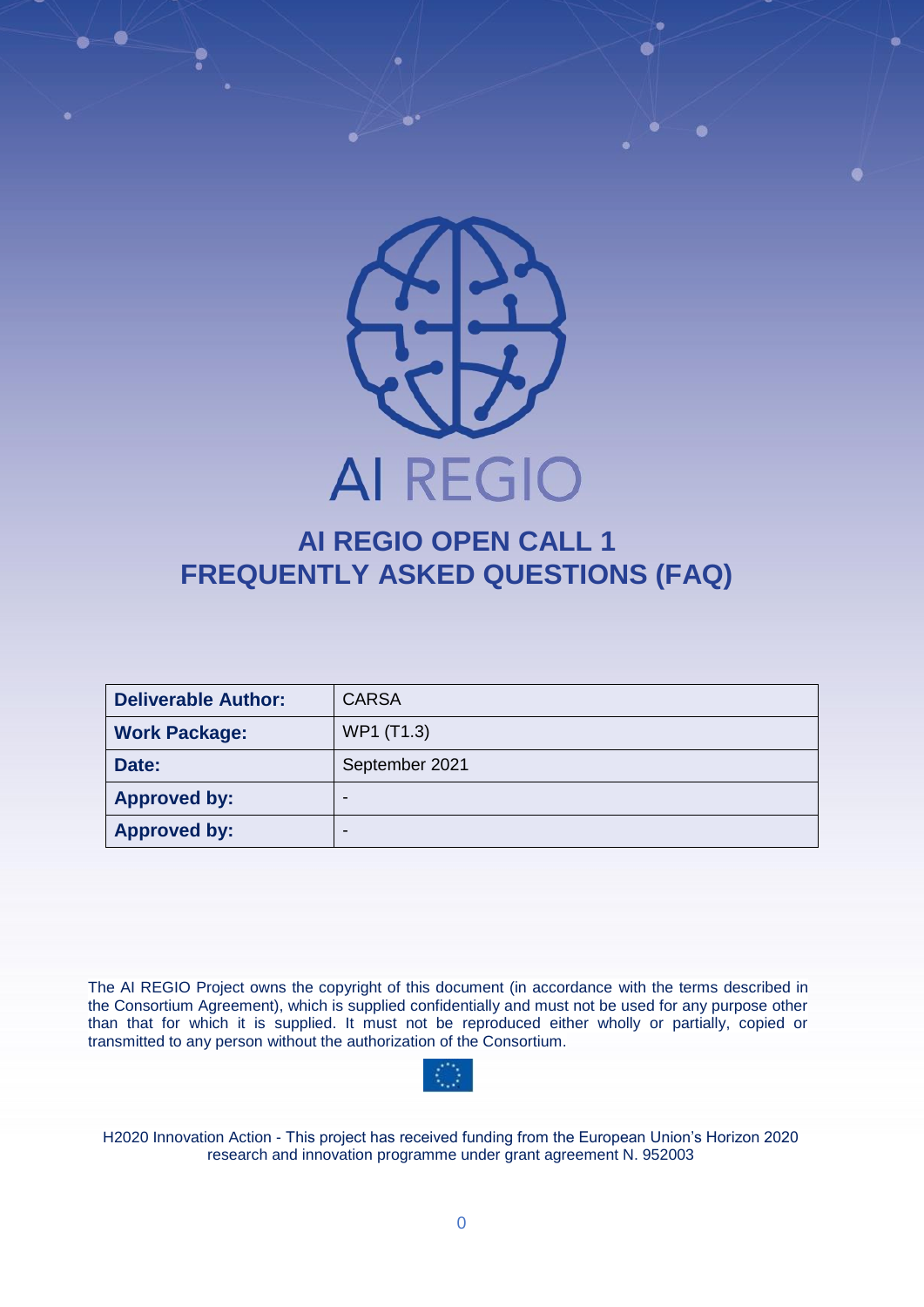



### **Contents**

| 1              |     |                                                                                         |  |  |  |
|----------------|-----|-----------------------------------------------------------------------------------------|--|--|--|
| $\overline{2}$ |     |                                                                                         |  |  |  |
|                | 2.1 |                                                                                         |  |  |  |
| 3              |     |                                                                                         |  |  |  |
|                | 3.1 |                                                                                         |  |  |  |
|                | 3.2 | Can SMEs from regions that are members of the Vanguard Initiative apply to the Open     |  |  |  |
|                | 3.3 | Which regions in particular are considered "underrepresented" regions?                  |  |  |  |
|                | 3.4 |                                                                                         |  |  |  |
|                | 3.5 | Can the RTO or SME acting as a solution provider be from any region?3                   |  |  |  |
|                | 3.6 |                                                                                         |  |  |  |
|                | 3.7 | If we are part of a DIH and the work in supporting the SME will be entirely done by us, |  |  |  |
|                | 3.8 |                                                                                         |  |  |  |
|                | 3.9 |                                                                                         |  |  |  |
|                |     |                                                                                         |  |  |  |

#### **Revision History**

| Date (dd.mm.yyyy) | <b>Version</b> | <b>Author</b> | <b>Comments</b>                     |
|-------------------|----------------|---------------|-------------------------------------|
| 20.05.2021        | 1.0            | <b>CARSA</b>  | FAQ version 1.0 completed           |
| 14.06.2021        | 1.1            | <b>CARSA</b>  | Questions 3.2, 3.3 and 3.6 included |
| 29.07.2021        | 1.2            | <b>CARSA</b>  | Reference number 3 updated          |
|                   |                |               | Question 3.5 included               |
| 13.09.2021        | 1.3            | <b>CARSA</b>  | Question 3.7, 3.8 and 3.9 included  |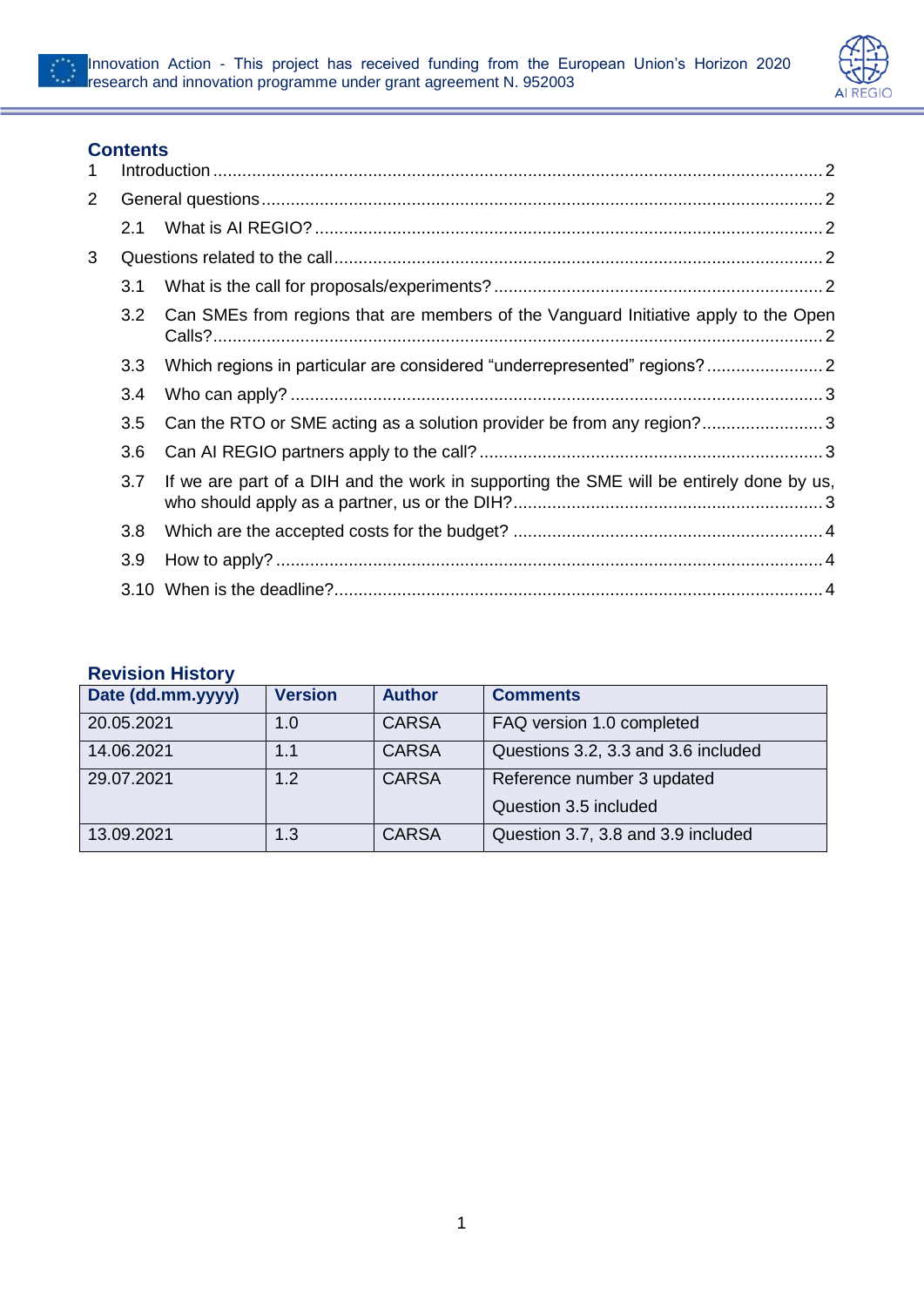

# <span id="page-2-0"></span>1 Introduction

The present document provides a list of Frequently Asked Questions (FAQs) and answers related to the AI REGIO Open Call 1. The list of questions is preliminary and the document will be continuously updated in the course of the process.

More information on the Call for Proposals can be found in the Guide for Applicants available on the AI REGIO webpage [\(https://www.airegio-project.eu/open-calls\)](https://www.airegio-project.eu/open-calls).

# <span id="page-2-1"></span>2 General questions

## <span id="page-2-2"></span>2.1 What is AI REGIO?

AI REGIO is a European project, precisely an Innovation Action, supported by the European Commission through the ICT Innovation for Manufacturing SMEs (I4MS) initiative. AI REGIO aims to consolidate the collaboration in the pan-European network of Digital Innovation Hubs (DIHs) by enhancing the offering of regional DIHs to manufacturing SMEs on three levels: policy impact, technological impact and business impact.

Through two open calls, the project will support a total of 16 experiments. The  $1<sup>st</sup>$  open call for experiments will support up to 8 SME-driven experiments.

# <span id="page-2-3"></span>3 Questions related to the call

#### <span id="page-2-4"></span>3.1 What is the call for proposals/experiments?

The objective for the first open call of AI REGIO project is to select up to 8 **SME-driven experiments** to complement AI REGIO in the extension of the current portfolio of "AI for Manufacturing" solutions; extending the domains of the AI REGIO Champions<sup>1</sup>; and benefiting directly SMEs in underrepresented regions, with the perspective to join VANGUARD Initiative<sup>2</sup>.

#### <span id="page-2-5"></span>3.2 Can SMEs from regions that are members of the Vanguard Initiative apply to the Open Calls?

Yes, SMEs from the Vanguard Initiative regions can apply to the Open Calls, as well as SMEs outside of these regions.

#### <span id="page-2-6"></span>3.3 Which regions in particular are considered "underrepresented" regions?

Proposals extending the current AI REGIO ecosystem (which includes 13 vanguard regions) will be positively considered, especially when including other Vanguard Initiative regions<sup>3</sup>, namely underrepresented regions.

-

<sup>1</sup> Experiments conducted along the whole duration of the project and strongly linked to DIHs and the regional smart specialization strategies.

<sup>2</sup>Vanguard Initiative: <https://www.s3vanguardinitiative.eu/>

Vanguard initiative regions[: https://www.s3vanguardinitiative.eu/members](https://www.s3vanguardinitiative.eu/members)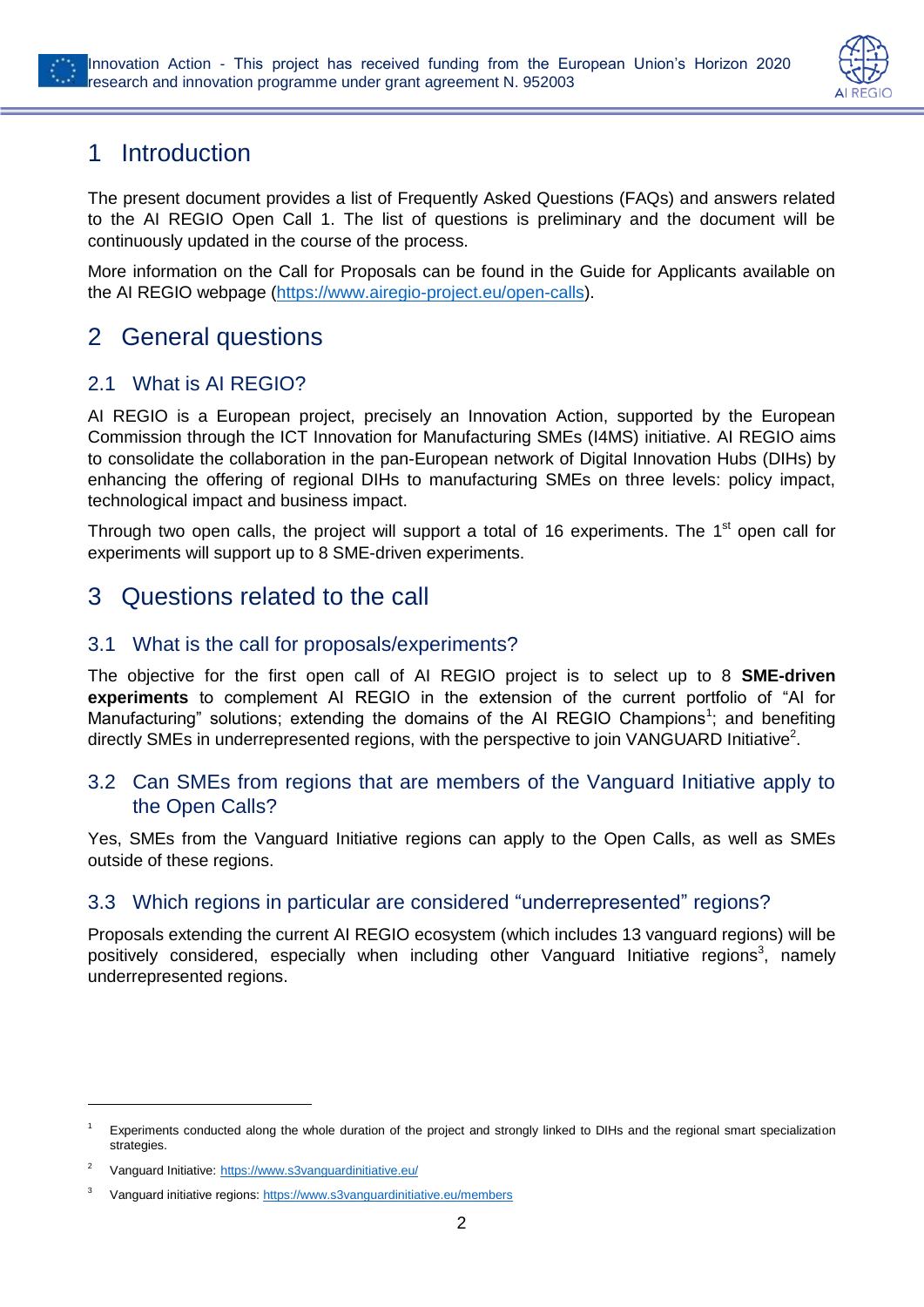

# <span id="page-3-0"></span>3.4 Who can apply?

The AI-REGIO open call is addressed to **digital and/or manufacturing SMEs**, associated in miniconsortia with Digital Innovation Hub (DIHs) and, eligible for Horizon 2020. Only one proposal will be accepted by each SME.

Mini-consortia have to be composed of:

- 1 manufacturing SME, as the leader of the consortium;
- 1 DIH, as reported in the DIH catalogue<sup>4</sup>;
- ICT solution provider or technological RTO (optional).

**SMEs:** digital and/or manufacturing SMEs, as defined in the European Commission recommendation 2003/361/ $EC^5$ , as published in the Official Journal of the European Union L 124, p. 36 of 20 May 2003.

"The category of micro, small and medium-sized enterprises (SMEs) is made up of enterprises which employ fewer than 250 persons and which have an annual turnover not exceeding EUR 50 million, and/or an annual balance sheet total not exceeding EUR 43 million." Extract of Article 2 of the annex to Recommendation 2003/361/EC.

**DIHs:** following the description by the European Commission website: "DIHs are one-stop shops that help companies become more competitive with regard to their business/production processes, products or services using digital technologies. DIHs provide access to technical expertise and experimentation, so that companies can "test before invest". They also provide innovation services, such as financing advice, training and skills development that are needed for a successful digital transformation"<sup>6</sup>. Participating DIHs in this open call must be registered in the DIH catalogue and should mention "manufacture" in one of their smart specialization categories.

**ICT solution provider:** An ICT solution provider, which can be either an SME or a large enterprise, or a technological RTO can be included in the mini-consortium.

#### <span id="page-3-1"></span>3.5 Can the RTO or SME acting as a solution provider be from any region?

Yes, the solution provider can be from any region.

#### <span id="page-3-2"></span>3.6 Can AI REGIO partners apply to the call?

AI REGIO partners are not eligible as members of the mini-consortium. The application will be disqualified.

### <span id="page-3-3"></span>3.7 If we are part of a DIH and the work in supporting the SME will be entirely done by us, who should apply as a partner, us or the DIH?

You, as part of a DIH, can apply as a partner as you will represent the DIH. In this case, make sure to clearly explain in the proposal your role in the experiment and the DIH you are part of.

-

Source: <https://s3platform.jrc.ec.europa.eu/digital-innovation-hubs-tool>

<sup>5</sup> Source: <https://eur-lex.europa.eu/legal-content/EN/TXT/?uri=CELEX:32003H0361>

Source[: https://digital-strategy.ec.europa.eu/en/activities/edihs](https://digital-strategy.ec.europa.eu/en/activities/edihs)